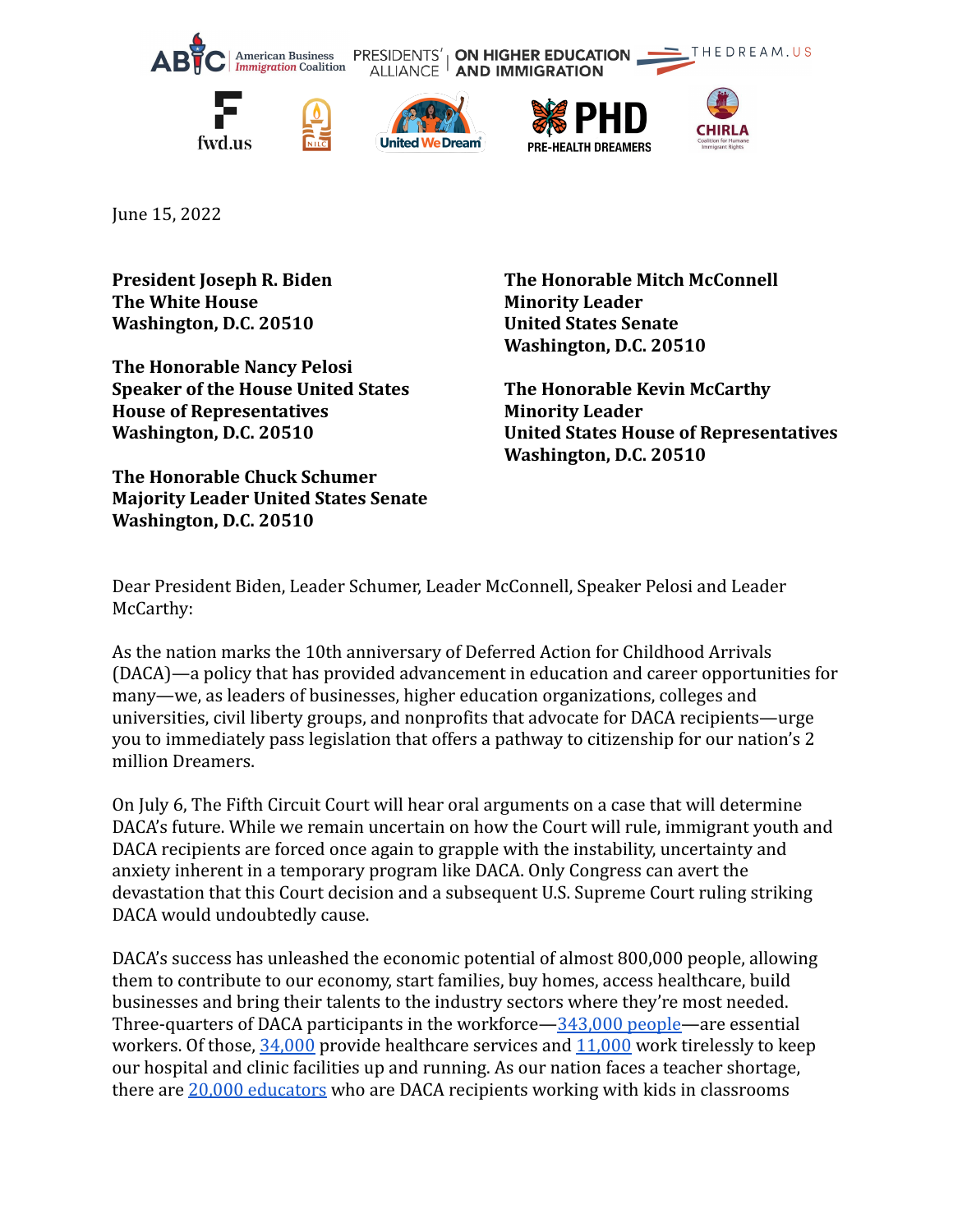across the country. About [100,000](https://www.americanprogress.org/article/the-demographic-and-economic-impacts-of-daca-recipients-fall-2021-edition/) DACA recipients work in the nation's food supply chain, in roles that are more important than ever.

But for too long, DACA participants have been vulnerable to government indecision, sparking anxiety, instability and legal limbo in their lives. And DACA's strict timeframes omit thousands of individuals who need it. More than [427,000](https://www.higheredimmigrationportal.org/research/undocumented-students-in-higher-education-updated-march-2021/) undocumented students are currently enrolled in postsecondary institutions, and of these, [fewer than half \(181,000\)](https://www.higheredimmigrationportal.org/research/undocumented-students-in-higher-education-updated-march-2021/) are DACA-eligible. Similarly, every year, approximately [100,000](https://www.higheredimmigrationportal.org/research/migration-policy-institute-fact-sheet-on-number-of-dreamers-graduating-from-high-school/) undocumented students graduate U.S. high schools, but only [one quarter](https://www.fwd.us/news/undocumented-high-school-graduates/) are DACA-eligible.

DACA has been a transformative program for both its recipients and the country, demonstrating why expanding opportunities for immigrants is good for all of America—but it's not enough. Now is the time to build on the successes of DACA and pass bipartisan legislation that provides a path to citizenship to DACA recipients, undocumented immigrant youth, and other Dreamers. The future of our country depends on it.

Sincerely,

American Business Immigration Coalition FWD.us National Immigration Law Center Pre-Health Dreamers Presidents' Alliance on Higher Education and Immigration TheDream.US United We Dream

10,000 Degrees Access College Foundation Advancing Latinas into Leadership African Public Affairs Committee Alabama Possible ALL In Education America's Voice American Federation of Teachers (AFT) Antioch College Arizona Technology Council Asian American Christian Collaborative Association of Catholic Colleges and Universities Border Angels Boys & Girls Clubs of Dane County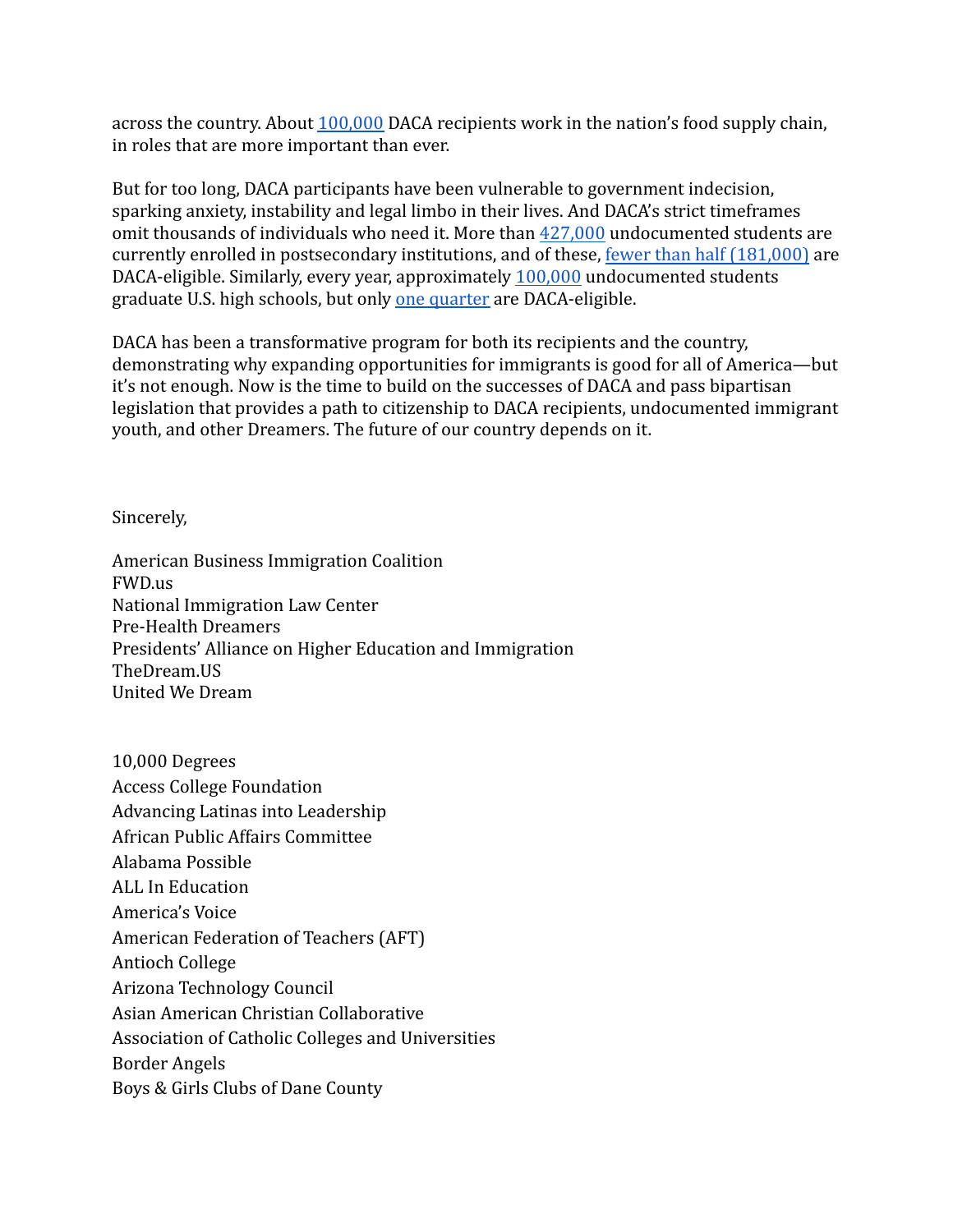Breakthrough Central Texas Casa de Venezuela-Orlando CASA/ CASA in Action Catalyst Miami Catalyst Miami Catholic Coalition for Migrant Justice Center for Houston's Future Charleston Hispanic Association Church World Service Cleveland Jobs with Justice ClimbNY Coalition on Human Needs College Bound St. Louis College Now Greater Cleveland College Track CollegeTracks Disciples Refugee & Immigration Ministries Edu-Futuro Employer Name Families Rights Network Family Action Network Movement FANM In Action Farmworker Association of Florida Fellowship Southwest First Focus Campaign for Children Florida Immigrant Coalition Inc. Foothill-De Anza Community College District Frontera de Cristo Globe Products Co., Inc. Greater Dallas Hispanic Chamber of Commerce Greenwich Country Day School Higher Heights Youth Empowerment Programs, Inc. Hispanic Federation Hispanic League Hispanic Unity of Florida HospitalityMaine Ibarra Strategy Group Idaho Dairymen's Association, Inc. Immigrant Alliance for Justice and equity ImmSchools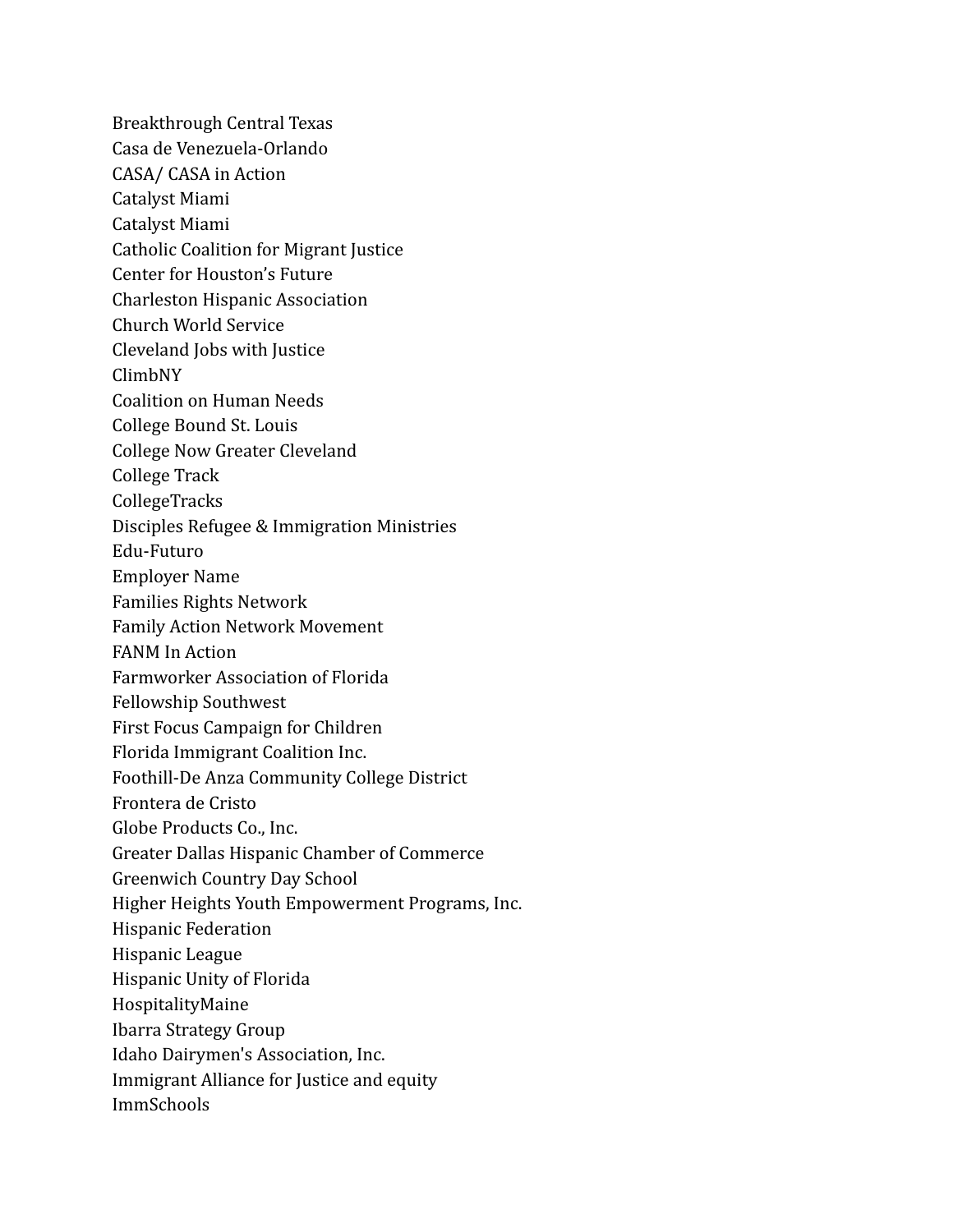- Improve The Dream
- Insure America Project
- Irving Hispanic Chamber of Commerce
- Jewish Community Relations Council of Phoenix
- KIPP Public Schools
- Latino Leaders Network
- Latino U College Access
- Los Angeles United Methodist Urban Foundation
- Luke's Lobster
- Mi Familia Vota
- MomsRising / MamásConPoder
- Mormon Women for Ethical Government
- Mota Enterprises LLC
- National Association of Colleges And Employers
- National College Attainment Network
- National Council of Jewish Women
- National Latino Evangelical Coalition
- Neighbors Link
- New York Immigration Coalition
- NM Comunidades en Accion y de Fe (NM CAFe)
- North Texas Commission
- Notorious Flooring
- OneGoal
- Our Children Oregon
- RAICES
- Refugee Aid
- Retail Association of Maine
- Scale LLP
- SoCal CAN
- Social Work Consultants
- South Carolina Small Business Chamber of Commerce
- South East Dairy Farmers Association
- Southern Border Communities Coalition
- Southern College Attainment Network
- St.Germain
- State Business Executives
- Sundt Construction
- Teach For America
- TechNexus Venture Collaborative
- The Borderplex Alliance